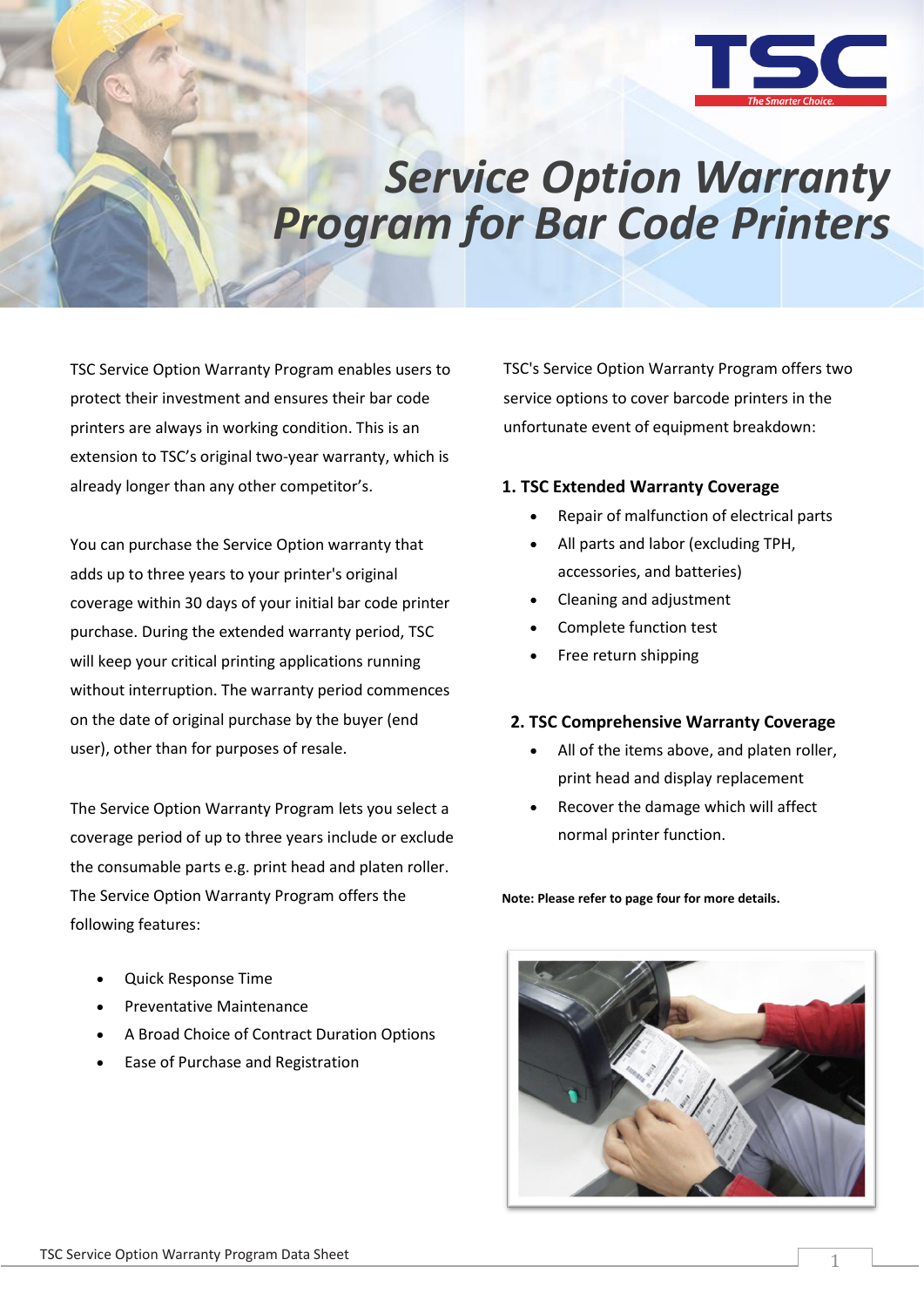

# *Benefits of Purchasing Service Option Warranty*

The buyer (end user) who purchased Service Option Warranty can contact TSC Technical Support via the

telephone/email directly for to determine if the printer

**Quick Response Times**

issue can be resolved at first time.

Purchasing a TSC Service Option Warranty will ensure that your bar code printer always is in working condition and also is a cost-effective way of planning your annual maintenance budget. Under our Service Option Warranty Program, you can return your printer to TSC's certificated repair center, where it will receive the finest care by specially trained TSC factory technicians, who will restore it to factory specifications.

### **Budget Control**

TSC Service Option Warranty Program provides you with two service options to meet your service needs and your budget.

## **Quality Control**

Specially certified and trained TSC technicians use only genuine new TSC parts to guarantee exceptional service performance for your TSC printer.

## **Multiple-year Choice**

Service Option Warranty periods from one year to three years.

No matter which program best fits your needs, you will have access to a wide range of benefits.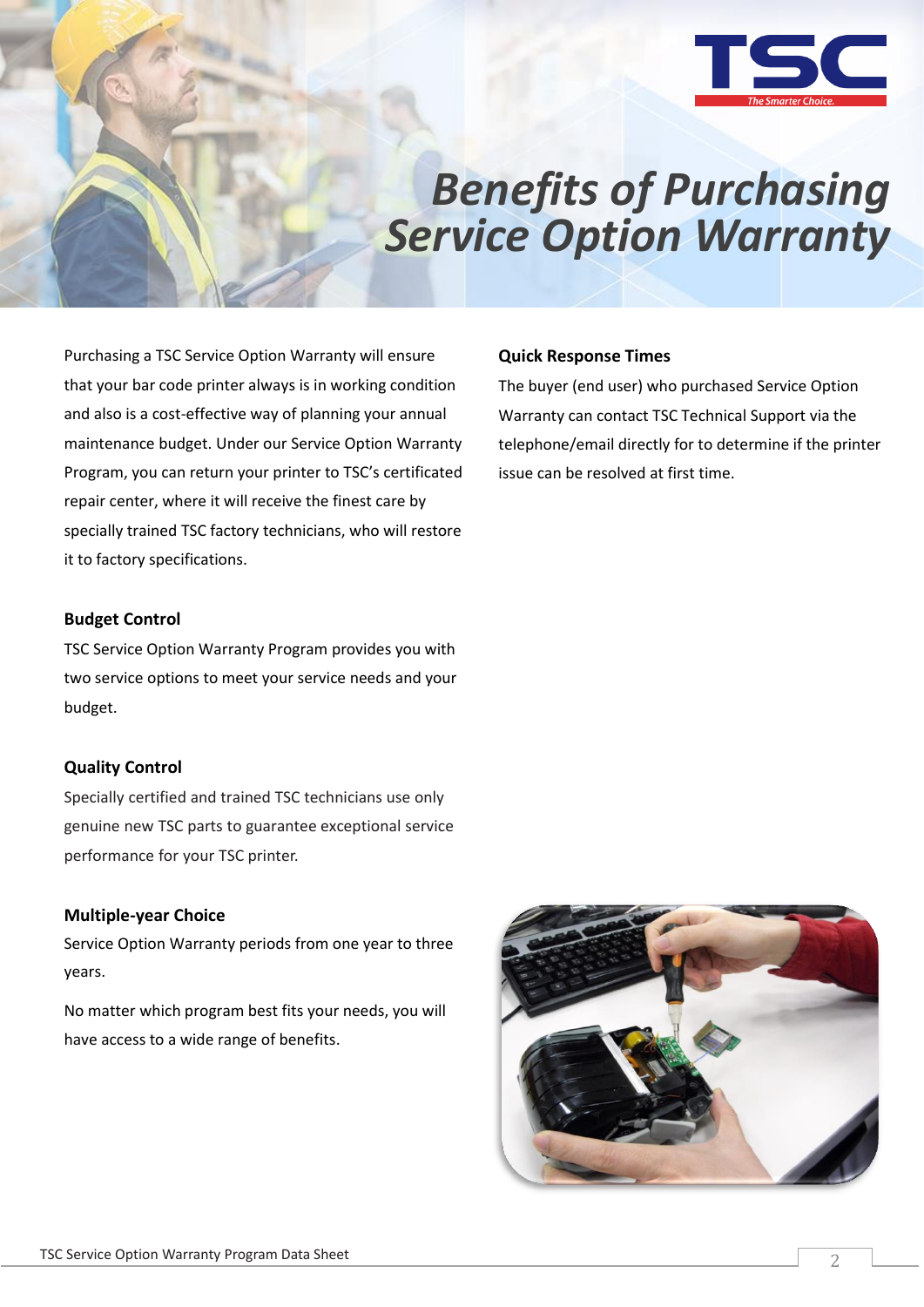

## *Purchase Service Option Warranty for Bar Code Printers*

### **Easy to Purchase**

Only need to tell your sales representative for Service Option Warranty when buy a new printer. Our sales representatives are glad to help you for the complete details.

## **Customized Options**

If there is a need that is not covered under our service option program, please contact sales representative for the customized service options.

## **Important information about the Service Warranty Option**

- Service Options Warranty price is 25% lower when purchase with the new printer.
- The Service Options Warranty first order will not be accepted if exceeding 30 days after new printer purchased.
- The Service Options only can be renewed prior to the expiry date of existed service contract.